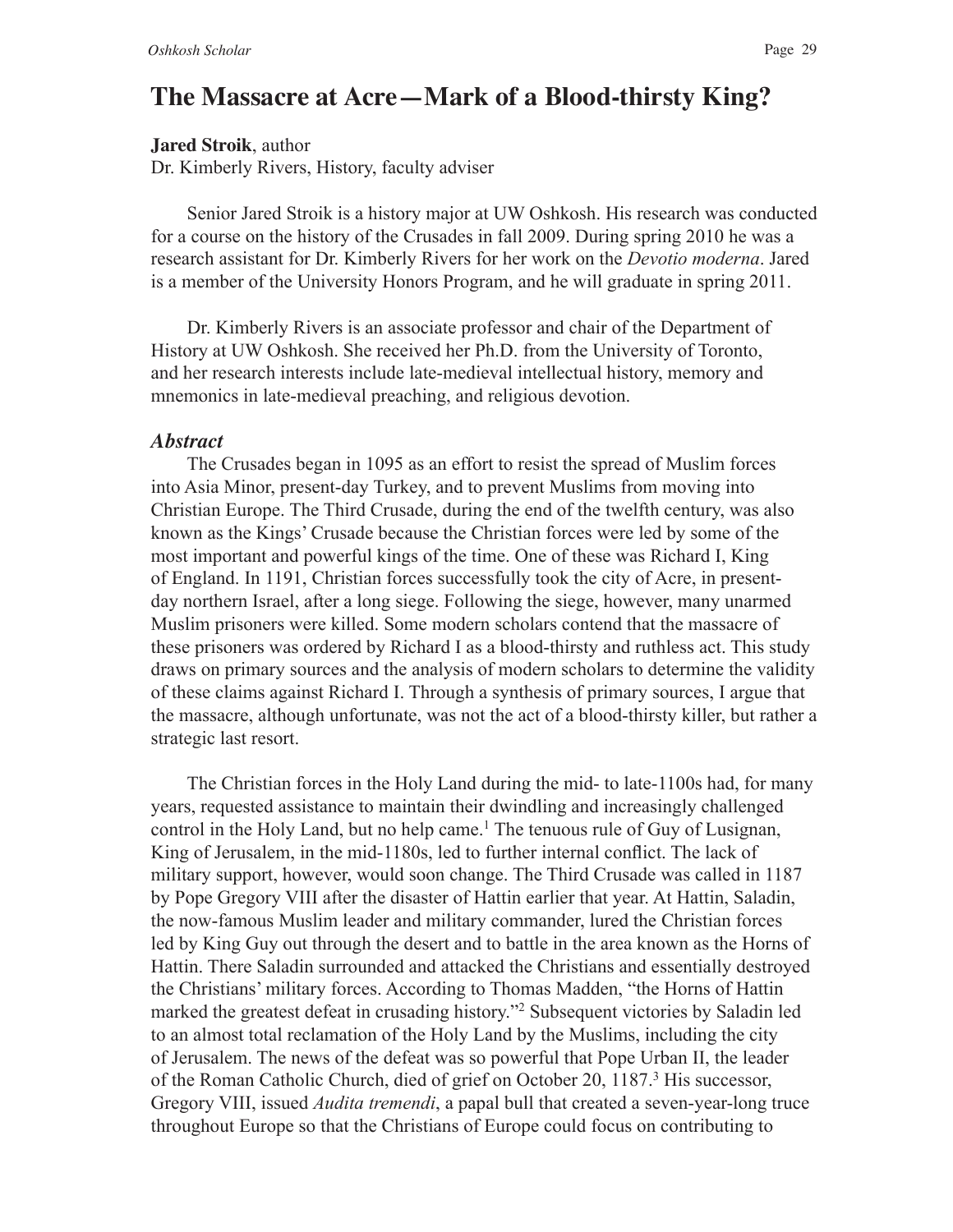the crusades.4 The Third Crusade, which was intended to re-conquer the Holy Land from Saladin, was the height of the Crusading Movement. Many important fgures took the cross, the donning of a cloth cross on one's clothing or some other method of signifying that one intended to make the pilgrimage to the Holy Land. A few notable individuals included King William II of Sicily, Holy Roman Emperor Frederick Barbarossa, King Henry II of England, and King Philip II of France. William II, Frederick, and Henry II died, however, before making the pilgrimage to the Holy Land. After Henry II's death, his son Richard I became king of England.<sup>5</sup>

Richard I of England is one of the most recognizable characters in medieval history. Even today, his life is marked by legend and prestige. Richard I's reputation as a gallant knight and effective military commander often precedes him, and his exploits in the Holy Land against the great Saladin have essentially solidifed his legendary status. During his time in the Holy Land, Richard I's campaigns against Saladin made the Third Crusade one of the more successful forays by Christians in the Levant, the region around the Holy Land. There is, however, a great cloud that hangs over this legacy. While on crusade, Richard I was accused of a blood-thirsty and heinous act, namely, the massacre of Muslim prisoners after the siege of Acre in 1191. This massacre has been viewed as a malicious act by the generally praiseworthy king.

For modern historians, however, the massacre at Acre does not seem to have had a defnitive impact on Richard I's reputation. Little consideration of the Third Crusade has been made to this point, and no single work exists that is written in study of the Third Crusade. Subsequently, little, if any, consideration of Richard I's actions at Acre outside a few passing paragraphs or pages has been made. Steven Runciman, in his three-volume *A History of the Crusades*, asserts that it was a cold-blooded act against the roughly 2,700 prisoners that took place after an attempted ransom payment in exchange for the prisoners on August 11, 1191. The number of prisoners is confrmed in the *Itinerarium Peregrinorum et Gesta Regis Ricardi*, an anonymous account of Richard I's deeds on crusade.<sup>6</sup> Runciman further explains that the attempted exchange on August 11 did not meet the standards expected by Richard I, and the negotiations soon fell apart. On August 20, Richard I determined that Saladin had not met the terms of the bargain and subsequently ordered the prisoners to be executed.7

In contrast, Jonathan Riley-Smith believes that "the negotiations with Saladin broke down when the first installment of the ransom became due,"<sup>8</sup> implying that Saladin had made no payment. Christopher Tyerman contends that this was indeed an atrocious act but that it was "not uncommon in war."9 He does allow that this action could have been in response to Saladin's massacre of the Templars and Hospitallers after Hattin in 1187, but he eventually concludes that Richard I's actions were "a deliberate act of policy,"10 i.e. that Richard I's goal was never to take prisoners.

Finally, John Gillingham, arguably the leading scholar on Richard I, states that the massacre at Acre "has been called both barbarous and stupid and has been cited to show that there were no depths to which he could not sink in order to relieve his frustrations."11 Gillingham places the events at Acre in context with those four years prior at Hattin and ultimately wonders what other recourse Richard I could have taken.<sup>12</sup> There are two questions that surround Richard I's actions at Acre: Did Richard I have justifcation as a military commander to kill these prisoners? And, depending on the answer to that question, how should the events after the siege of Acre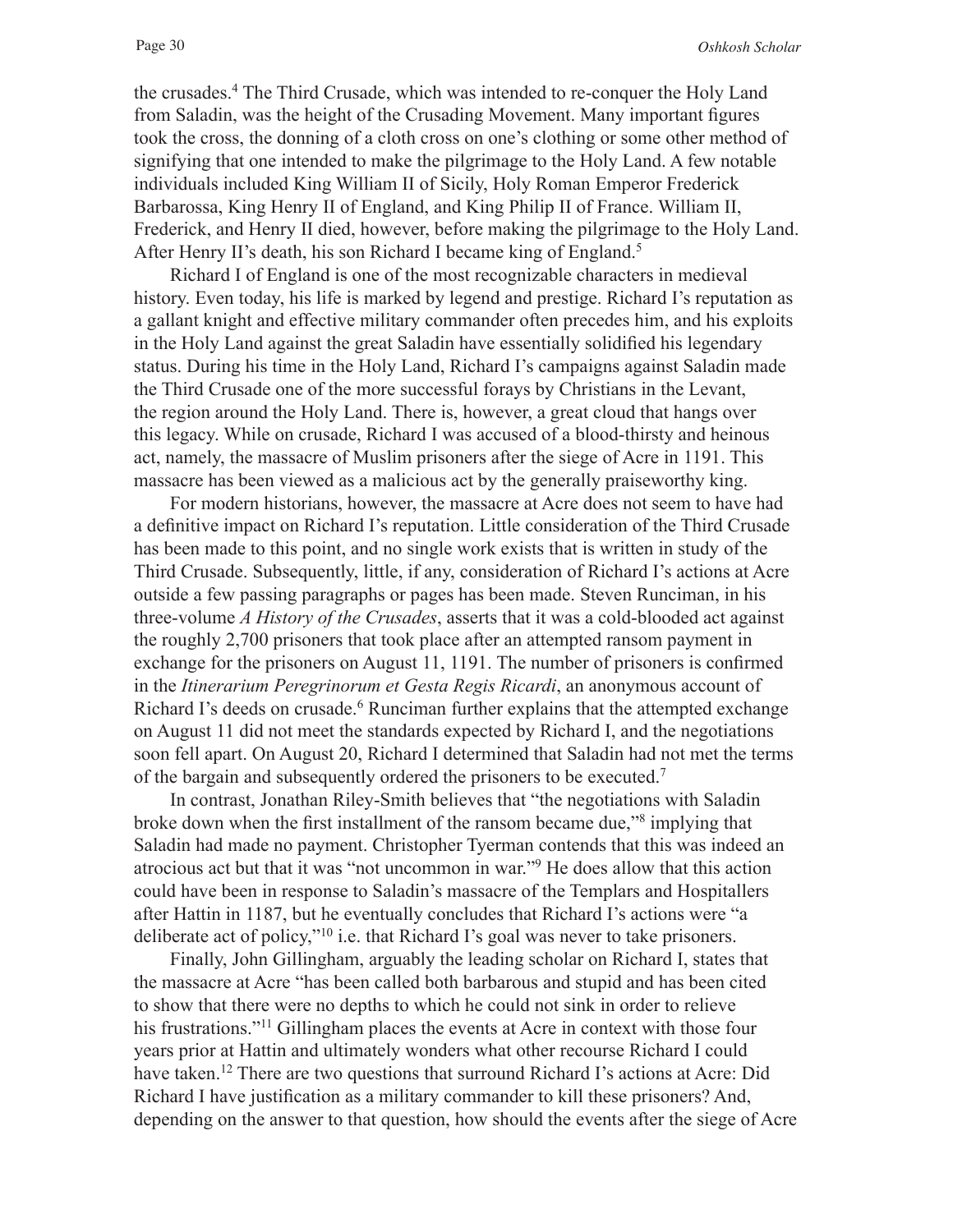This examination of the massacre at Acre will draw on fve important accounts of the events in the summer of 1191 beginning with the chronicle by Richard of Devizes. Little is known about Richard of Devizes outside the information provided in his chronicle of Richard I. Early in life he was a monk at St. Swithin's Priory in Winchester and later became a Carthusian of Witham.<sup>13</sup> Next I will examine the chronicle by Geoffrey de Vinsauf, who is believed to be an Englishman of Norman descent living during the time of Richard I and the Third Crusade. He wrote an important eyewitness chronicle "of those furious assaults which the army of Saladin made upon the Christians, and of the frmness with which the lion-hearted Richard I withstood and repulsed them."<sup>14</sup> "The Old French Continuation of William of Tyre, 1184–97" is my third source. As Peter Edbury explains in his introduction to *The Conquest of Jerusalem and the Third Crusade: Sources in Translation*, William of Tyre's account ended in 1184, and in the early thirteenth century Tyre's work was "translated into French, and many of the manuscripts of the French translation have continuations tacked on to the end,"15 of which "The Continuation" is one. The fourth source is a letter from Richard I to Garnier of Rochefort, who was then Abbot of Clairvaux. Lastly is the account of Baha ad-Din, a Muslim eyewitness to the Third Crusade. He entered the service of Saladin in 1188 and is best known for his biography of the great Muslim leader.

Before determining why the Muslims were killed or if the killings were justifed, a timeline of events must be established. From all the accounts it is clear that the siege of Acre ended through a negotiated surrender. The terms of this surrender were that the Muslim defenders of Acre would be set free if a ransom was paid and the True Cross relic, a piece of what was believed to be the cross upon which Jesus was crucifed, returned to the Christians. The sources are unclear as to the extent of Saladin's involvement in the negotiations. Geoffrey de Vinsauf's account claims that the negotiations began on the advisement of Saladin,<sup>16</sup> whereas "The Continuation" of William of Tyre," Baha ad-Din, Richard I's letter, and Richard of Devizes say that the negotiations were made in Saladin's name but that he was unaware of the terms until afterward. "The Continuation," Richard of Devizes, and Richard I agree that Saladin eventually approved the terms. Conversely, Baha ad-Din tells of Saladin's unwillingness to agree to the conditions and of his attempt to write to the leaders of the city to disapprove of them, but by that time the Christians had already taken the city's walls.17 After the peace terms were made, the sources reveal that a date was set for Saladin to pay the ransom and turn over the True Cross. The sources also show that, once the date came, the ransom was not paid. It is that twist of events which best explains why the prisoners were executed.

Although it is clear that the exchange of prisoners for the ransom was not made, the immediate circumstances are unknown. Richard I's account merely says that "the time-limit expired, and . . . the pact which he had agreed was entirely made void."18 "The Continuation" says that "on the day that he [Saladin] had promised he did not come. He sent word requesting another day, saying that he had a good reason why he had been unable to come on the date he had promised. The kings had a great desire to recover the Holy Cross. They took counsel and agreed another day."19 After the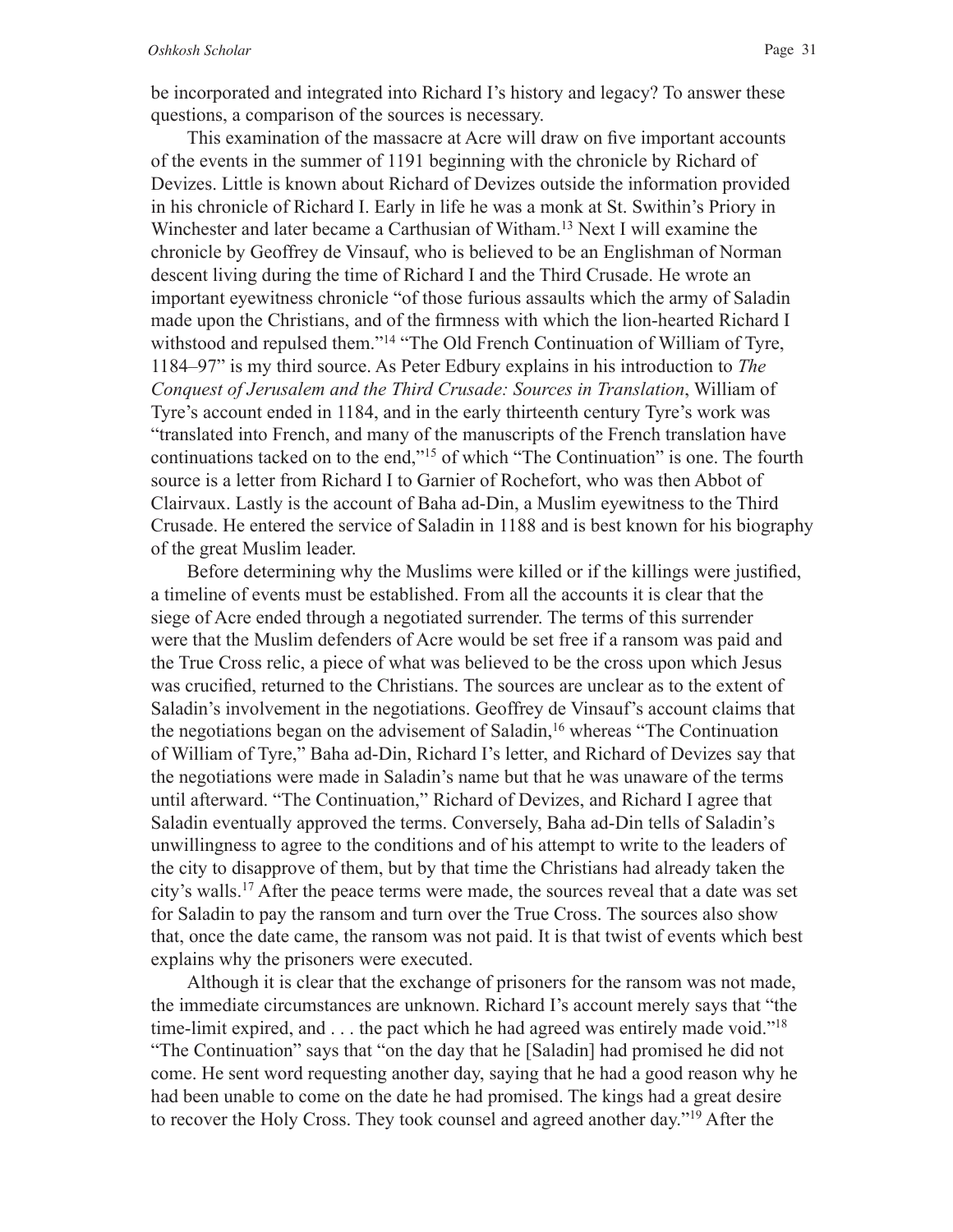additional day, the Christians came out in great anticipation of regaining the True Cross but were once again disappointed when "[Saladin] withdrew and reneged on the agreement and the promise that he had made."20 According to Geoffrey de Vinsauf, Saladin not only failed to provide the True Cross, he "sent constant presents and messengers to King Richard I to gain delay by artful and deceptive words."21 Richard of Devizes states that "the heathen could by no entreaty be moved to restore the Holy Cross."22 The most important account, however, with regard to the payment of the ransom and fulfllment of the terms of surrender, is that of Baha ad-Din.

In his account, Baha ad-Din explains how, after the Christians moved into the city, Saladin ordered maneuvers to draw the Christians out to attack him with the hope of gaining a more favorable position.<sup>23</sup> It is crucial to note that these movements came after the terms of the treaty had been negotiated, and, according to Baha ad-Din, it was these delays that caused Richard I to "[break] his word to the Muslim prisoners."24 From the sources, several details are clear. First, there was a treaty made for the exchange of Muslim prisoners for ransom to be paid to the Christians. Second, the deadline established for payment was not met due to Saladin's delays. The sources agree that the missed deadline was the justifcation used for the execution of prisoners.

The next factor in the sequence of events sheds light on the overall character of Richard I—how soon after the deadline was missed were the prisoners executed? Unfortunately, the sources present great ambiguity. Richard of Devizes, Geoffrey de Vinsauf, "The Continuation," and the letter of Richard I are all unclear in their presentation of when it was determined that Saladin was not going to pay and when the execution occurred. According to Baha ad-Din, the date of the execution was August 20. The only date given prior to this is July 14, after Saladin's delaying maneuvers.<sup>25</sup> If it is correct that these delays were the ones that caused the execution of the Muslims, the gap of time is roughly a month. The *Itinerarium Peregrinorum* reconfrms the month-long gap of time and states that "as the time limit had expired long before, King Richard was certain that Saladin had hardened his heart and had no concern about ransoming the hostages."26 Overall, it is not clear how quickly the decision to execute the prisoners was made after it was determined that the terms of the ransom would not be met. Frankly, once it became evident to the Christians that the terms would not be met, the time between became irrelevant.

This irrelevancy came from a general standpoint of military strategy. Once it was clear that the payment was not to be received, the Christian leaders, including Richard I, needed to determine how to proceed in order to continue on their campaign. According to J. O. Prestwich, Richard I, although often reckless, was highly adept at medieval military strategy. Because he was such a military expert, Richard I would, without a doubt, have known that staying indefnitely at Acre to wait for the True Cross and ransom would be wasteful. This sentiment is even offered by Baha ad-Din, who says that, "many reasons were given to explain the slaughter. One was that they [the Christians] had killed them [the prisoners] as a reprisal for their own prisoners killed before then by the Muslims. Another was that the King of England had decided to march on Ascalon and take it, and he did not want to leave behind him in the city a large number (of enemy soldiers). God knows best."27 Although it may have been a terrible experience to see comrades killed, Baha ad-Din understands that sound military strategy would not have left thousands of enemies at Acre. Overall, Richard I would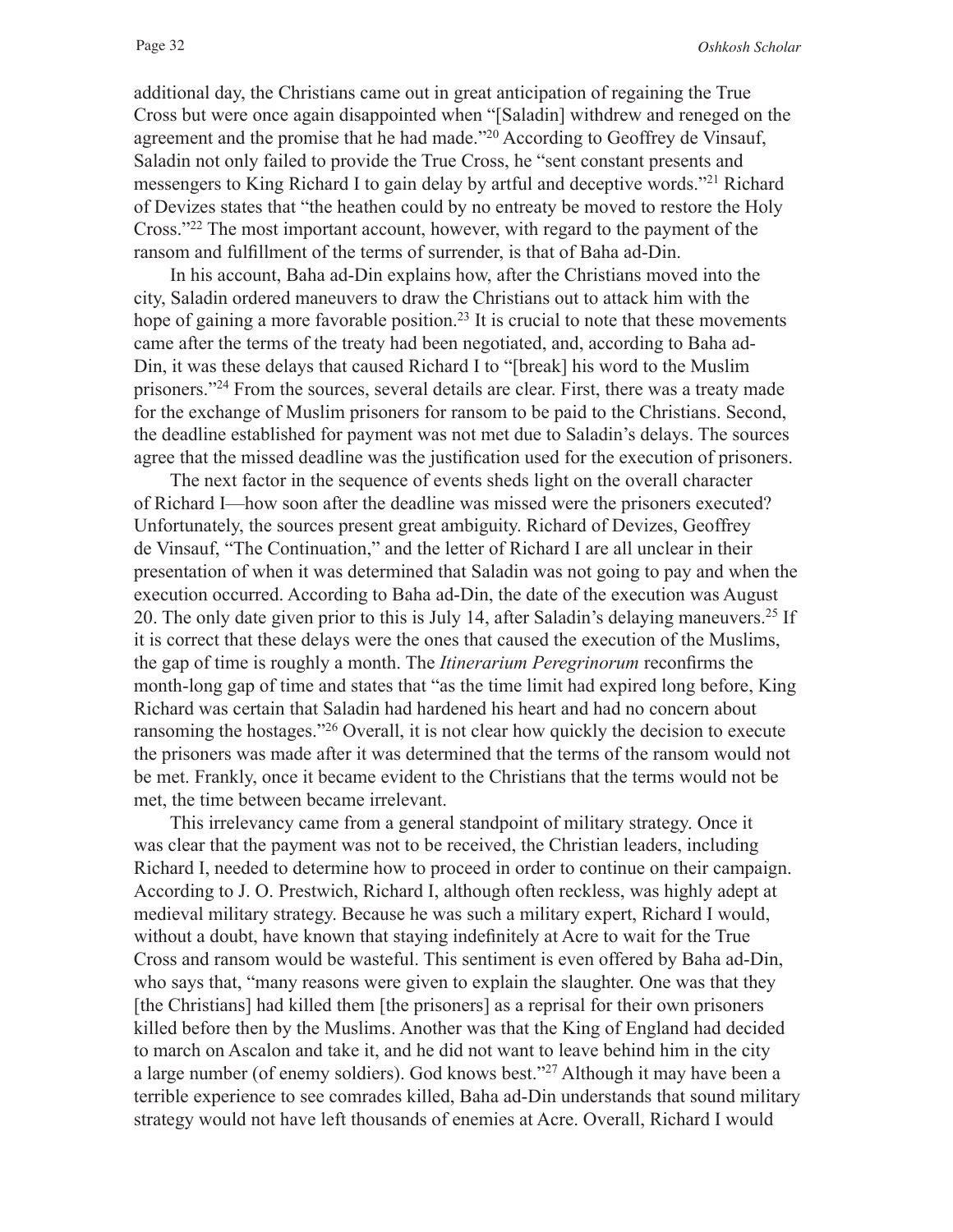have had, at best, four other options: (1) leave the prisoners at Acre and men to guard them; (2) wait for Saladin to pay the ransom; (3) take the prisoners with him on the march south; or (4) sell the prisoners into slavery. The frst scenario could be ruled out because leaving men behind to guard prisoners would put the army at a disadvantage on an offensive campaign. The second, it soon became clear, would not happen. The third would also put the army at a disadvantage having to feed several thousand more people. The fourth option would have been possible, and probably acceptable, but in all likelihood would have taken more time than the Christian forces were willing to spare. Ultimately, when it became clear that the True Cross and ransoms were not forthcoming, Richard I was forced to make a military decision.

One important, fnal point must be made. Two of the sources raise the question of whether or not Richard I was in fact the one who ordered the execution. In his letter to the Abbot of Clairvaux, Richard I states that "as the pact which he [Saladin] had agreed was entirely made void, we quite properly had the Saracens that we had in custody . . . put to death."28 Arguably, this "we" could merely be the proverbial "royal we." Interestingly enough the account of Geoffrey de Vinsauf, which is, as previously noted, an eyewitness account of the actions of Richard I, states that Richard I "called together a council of the chiefs of the people, by whom it was resolved that the hostages should all be hanged, except a few nobles of the higher classes."29 Although the other accounts do not mention this council, it must be taken into consideration that none of the other accounts were written by eyewitnesses. The only exception is the account of Baha ad-Din, and he would clearly not have been present at a council on the execution of Muslim prisoners.

Overall, the two accounts that stand out as the most accurate portrayals of Richard I's actions after Acre are those of Geoffrey de Vinsauf and Baha ad-Din. Geoffrey de Vinsauf's appeal comes not only from being an eyewitness account, but most of the events portrayed match those written by Baha ad-Din, the other eye-witness. Baha ad-Din's appeal lies in his ability to understand the enemy's view, no matter how much he disliked it. Additionally, be it intentional or not, Baha ad-Din's account of Saladin's delay places blame onto Saladin for the execution of prisoners, which an acutely biased author would have avoided. Conversely, "The Continuation" cannot be seen as an entirely reliable source because it was not written during the time the events were occurring but many years later. Additionally, Richard I's mention of the massacre at Acre cannot be trusted outright either because, although it may be the most intimate window into the thoughts of the king, it is also the easiest way for Richard I to have included any biases he may have had, or to present himself in a better light. Ultimately, the fact that the two eyewitness accounts have various similarities and that one of the accounts is from an enemy's chronicle suggest that Baha ad-Din's and Geoffrey de Vinsauf's accounts are most trustworthy and accurate.

In regard to Richard I's reputation, it cannot be said that this was a blood-thirsty act or that this was a deliberate act of policy. It is very likely that, had Saladin paid the ransom and returned the True Cross, the prisoners would have been exchanged. The sources make clear that the Christian forces eagerly anticipated the ransom—and especially the return of the True Cross—and allowed Saladin to delay several times before taking action. Although there was likely an emotional motivation behind the massacre, it cannot be said that the decision to execute the prisoners was any more than a last resort and strategic decision.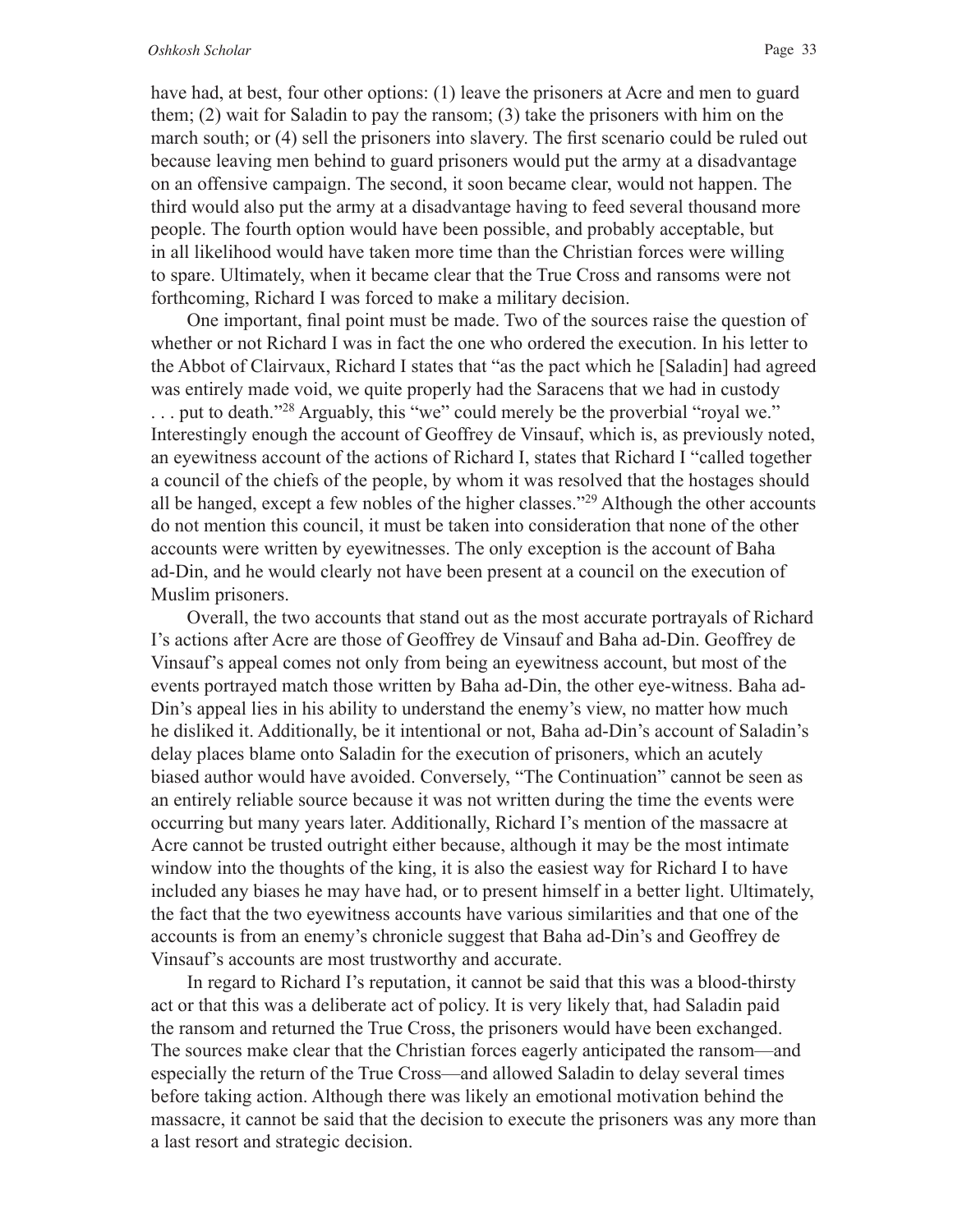## *Notes*

- 1. Thomas Madden, *The New Concise History of the Crusades* (New York: Rowman and Littlefeld Publishers, 2006), 79.
- 2. Ibid., 76.
- 3. Ibid., 79.
- 4. Ibid., 79.
- 5. Ibid., 79–85.
- 6. "Itinerarium Peregrinorum et Gesta Regis Ricardi," in *The Chronicle of the Third Crusade: Itinerarium Peregrinorum et Gesta Regis Ricardi*, ed. Helen J. Nicholson (Burlington, VT: Ashgate Publishing, 1997), 231.
- 7. Steven Runciman, *A History of the Crusades*, vol. 3, *The Kingdom of Acre and the Later Crusades* (New York: Cambridge University Press, 1954), 53.
- 8. Jonathan Riley-Smith, *The Crusades: A History*, 2nd ed. (New Haven, CT: Yale University Press, 2005), 144.
- 9. Christopher Tyerman, *God's War: A New History of the Crusades* (Cambridge, MA: The Belknap Press of Harvard University Press, 2006), 456.
- 10. Ibid., 456–57.
- 11. John Gillingham, *Richard the Lionheart* (New York: Times Books, 1978), 182.
- 12. Ibid., 184.
- 13. Henry G. Bohn, *Chronicles of the Crusades* (New York: AMS Press, 1969), iii.
- 14. Ibid., iii–iv.
- 15. Peter W. Edbury, *The Conquest of Jerusalem and the Third Crusade: Sources in Translation* (Burlington, VT: Ashgate Publishing, 2004), 3.
- 16. Geoffrey de Vinsauf, "Chronicle of Richard the First's Crusade," in *Chronicles of the Crusades*, ed. Henry G. Bohn (New York: AMS Press, 1969), 214.
- 17. Baha ad-Din, "The Enemy Takes Possession of Acre," in *Arab Historians of the Crusades*, ed. Francesco Gabrieli (New York: Barnes and Noble Books, 1993), 222.
- 18. Richard I, "Correspondence to the Abbot of Clairvaux," in *The Conquest of Jerusalem and the Third Crusade: Sources in Translation*, ed. Peter W. Edbury (Burlington, VT: Ashgate Publishing, 2004), 180.
- 19. "The Old French Continuation of William of Tyre, 1184–97," in *The Conquest of Jerusalem and the Third Crusade: Sources in Translation*, ed. Peter W. Edbury (Burlington, VT: Ashgate Publishing, 2004), 107.
- 20. Ibid., 107.
- 21. Geoffrey de Vinsauf, "Chronicle," 221.
- 22. Richard of Devizes, "Concerning the Deeds of King Richard the First, King of England," in *Chronicles of the Crusades*, ed. Henry G. Bohn (New York: AMS Press, 1969), 42.
- 23. Baha ad-Din, "Enemy Takes Possession of Acre," 223.
- 24. Baha ad-Din, "Massacre of the Muslim Prisoners," in *Arab Historians of the Crusades*, ed. Francesco Gabrieli (New York: Barnes and Noble Books, 1993), 223.
- 25. Ibid., 223–24.
- 26. "Itinerarium Peregrinorum," 218–31.
- 27. Baha ad-Din, "Massacre of the Muslim Prisoners," 224.
- 28. Richard I, "Correspondence to the Abbot of Clairvaux," 180.
- 29. Geoffrey de Vinsauf, "Chronicle," 222.